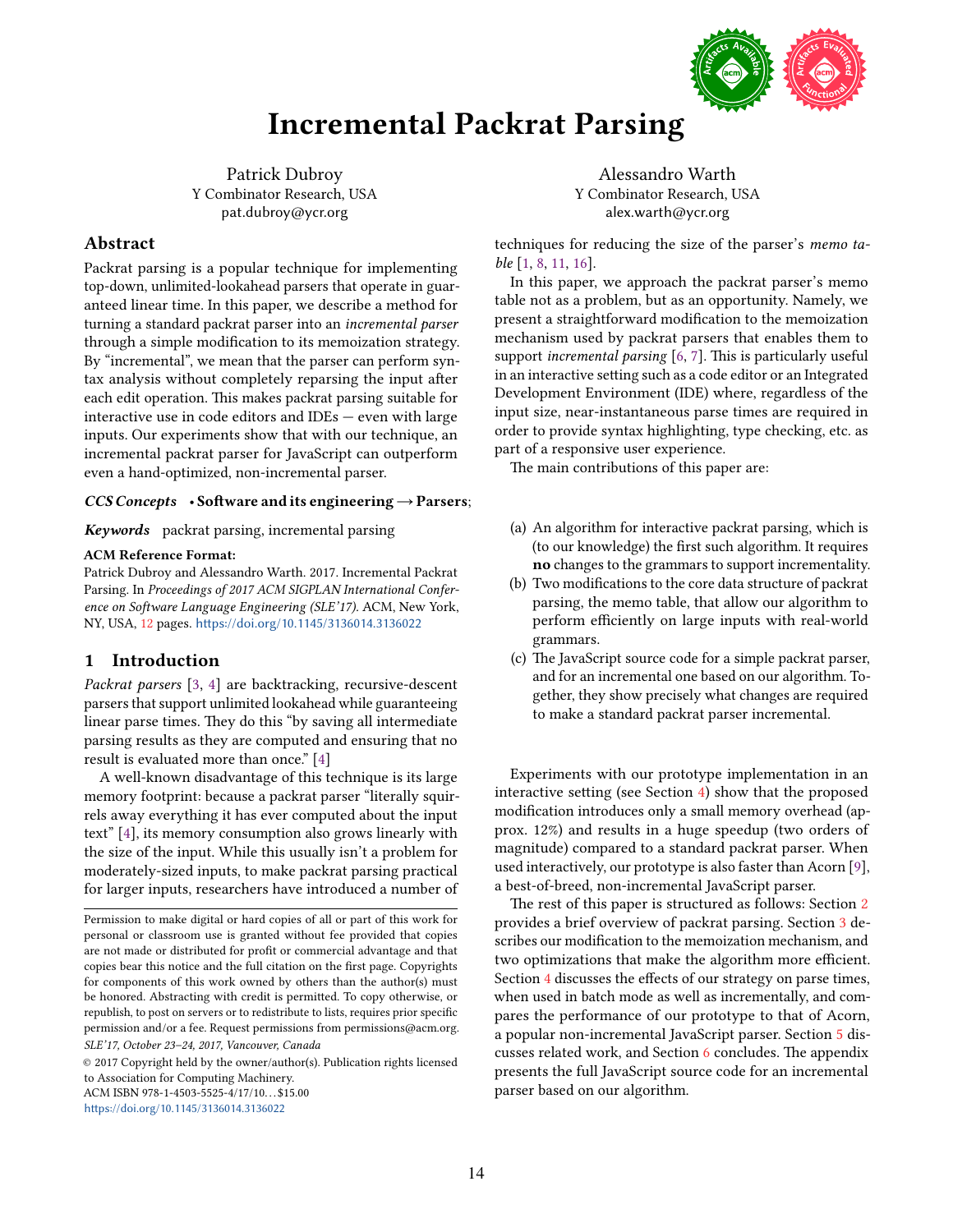# <span id="page-1-0"></span>2 An Overview of Packrat Parsing

The key idea of packrat parsing is that by memoizing all intermediate parse results as they are computed, it's possible to guarantee linear parse times even in the presence of backtracking and unlimited lookahead.<sup>[1](#page-1-2)</sup> To understand how this works, consider the following grammar fragment from a simple language of arithmetic expressions $^2\colon$  $^2\colon$  $^2\colon$ 

$$
expr = num "+" num
$$
  
| num "-" num  
num = digit+  
digit = "0". "9"

When a recursive-descent parser attempts to match the input  $869-7$ " with the expr rule shown above, it begins with the first alternative,

num "+" num

The first term, num, matches a sequence of one or more digits. Here, it succeeds after consuming the first three characters from the input stream ("869"). Next, the parser attempts to match a "+" character, which fails because the next character in the input stream is "-". This causes the parser to backtrack to position 0, which is where the current alternative started. Then, the parser tries the second alternative:

num "-" num

At this point, a conventional recursive-descent parser would apply the num rule again, duplicating work that was done for the first alternative  $-$  i.e., matching and consuming the digits at position 0, 1, and 2. In a packrat parser, however, the result of applying num at position 0 is memoized on the first attempt, so almost no work is required this time around. Because the parser already "knows" that num succeeds at position 0 after consuming three characters, it can simply update the position to 3 and attempt to match the next part of the pattern  $(*-)$ , which succeeds. Finally, the parser applies num at position 4, which consumes the final character  $(47")$ and causes the entire parse of expr to succeed.

### 2.1 Memoization in Packrat Parsers

When an intermediate parsing result is memoized (e.g., the result of matching num at position 0), the result is stored in the parser's memo table. The memo table can be modeled as an  $m \times n$  matrix, with a column for each of the n characters in the input, and one row for each rule in the grammar. We refer to each matrix element as a memo table entry.

Figure [1](#page-1-4) shows the contents of the memo table (using a sparse matrix representation) after matching expr as described above. Each memo table entry has two fields:

<span id="page-1-4"></span>

Figure 1. Contents of a packrat parser's memo table after successfully parsing "896-7". Left: a compact representation that is used throughout this paper, showing the consumed interval for successful applications (failed applications in italics). Right: a detail view showing the contents of the first two columns.

- nextPos, which is an offset into the input string indicating where the remaining input begins, and
- tree, which contains a parse tree if the application succeeded, or the special value FAIL.

Each time a rule  $r$  is applied at position  $p$ , the parser checks to see if there is a memo table entry for  $r$  at that position. If an entry exists, the parser's current position is updated to nextPos and the value stored in tree is returned. If not, the parser evaluates  $r$  and records the results in a new memo table entry. In this way, a packrat parser ensures that no rule is ever evaluated more than once at a given position.

An important property of packrat parsing and its memoization mechanism is that "the parsing function for each nonterminal depends only on the input string, and not on any other information accumulated during the parsing process." [\[3\]](#page-11-1)

In other words, individual memo table entries neither capture nor depend upon the specific state of the parser – "there is 'only one way' to parse a given nonterminal at any given input position." [\[3\]](#page-11-1) This property is central to our incremental packrat parsing algorithm, which is described in the next section.

## <span id="page-1-1"></span>3 Incremental Packrat Parsing

The goal of incremental parsing is to efficiently reparse a modified input string by reusing as much as possible from the previous result(s). Conveniently, a regular (non-incremental) packrat parser records all of its intermediate results in a memo table — but that memo table is discarded when parsing completes. The idea of incremental packrat parsing is simple:

<span id="page-1-3"></span><span id="page-1-2"></span><sup>&</sup>lt;sup>1</sup>Packrat parsers are said to support "unlimited lookahead" [\[4\]](#page-11-2) because in packrat parsing there is little practical difference between backtracking and conventional lookahead (i.e., examining but not consuming tokens). <sup>2</sup>The concrete syntax is based on a variant of *parsing expression gram*mars [\[5\]](#page-11-10), a grammar formalism closely associated with packrat parsing.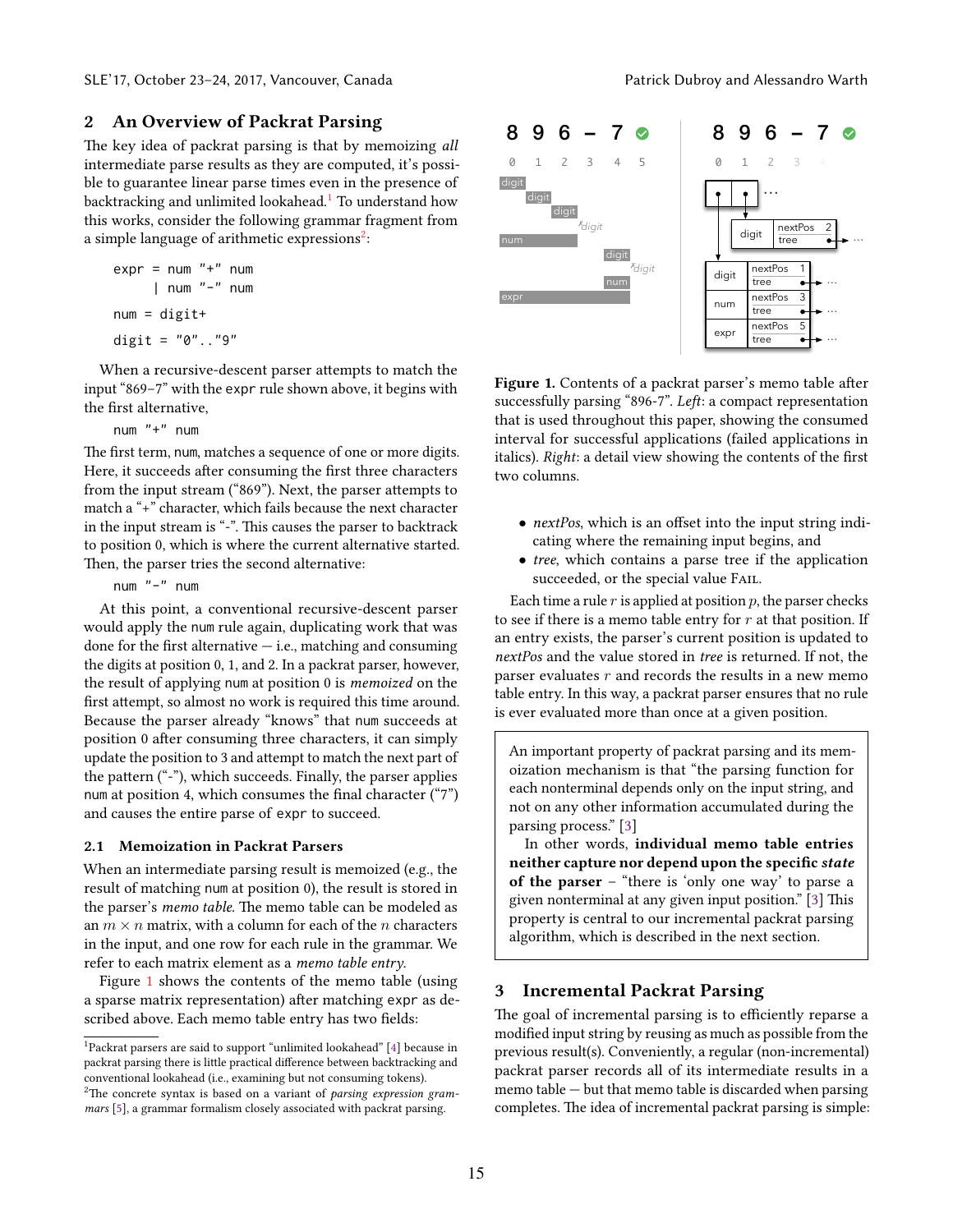to retain the memo table  $-$  or as much of it as possible  $$ and enable the intermediate parse results to be used across multiple invocations of the parser.

A standard packrat parser can be modeled by the function:

$$
\texttt{Parse} : (G, s) \to T
$$

where  $G$  is a grammar,  $s$  is an input string, and  $T$  is a parse tree (or the special value Fail). Similarly, an incremental packrat parser can be modeled by:

PARSE :  $(G, s, M) \rightarrow (M', T)$ 

where  $M$  and  $M'$  are memo tables that (ideally) share some structure. Together,  $G$ ,  $s$ , and  $M$  comprise the state or *envi*ronment of the parser, which is carried forward in an explicit environment-passing scheme.

When the input is modified, it will also be necessary to modify the memo table to account for the changes. For this, we introduce a new function:

APPLYEDIT :  $(s, M, e) \rightarrow (s', M')$ 

where  $e$  is an *edit operation* consisting of:

- a start position  $p_s$ ,
- an end position  $p_e$ , and
- a replacement string  $r$ .

In the general case, applying  $e$  means replacing the characters in the interval  $[p_s, p_e]$  with the characters in r, which may be of any length. Under this definition, insertion (when  $p_s = p_e$ ) and deletion (when r is empty) are special cases of replacement.

.<br>After modifying  $s$  to produce  $s'$ , ApplyEDIT produces a new memo table M′ which shares as many entries as possible with M. The details of this procedure form the core of our algorithm, which will be described below.

## The remainder of this section describes the primary contribution of this paper, namely:

- (a) a strategy for detecting which memo table entries are affected by an edit (Section [3.1\)](#page-2-0), allowing the other entries to be reused on the next parse
- (b) a modification to the representation of the memo table (Section [3.2\)](#page-3-0) which allows APPLYEDIT to efficiently compute  $M'$ , and
- (c) an optimization for our algorithm that allows it to operate more efficiently on large inputs with real-world grammars (Section [3.4\)](#page-4-0).

#### <span id="page-2-0"></span>3.1 Detecting Affected Memo Table Entries

The basic correctness criterion of an incremental parser is that it must produce the same result as parsing from scratch. We say that a memo table entry is affected by an edit if, after editing, the entry must be modified or deleted to preserve correctness.

<span id="page-2-1"></span>

Figure 2. Memo table contents before and after applying edit operation  $e_1$ . Left, Using the basic overlap rule, ApplyEDIT will invalidate the three memo table entries that are affected by the edit. Right, the entries shown in blue are new, representing additional work that was done in reparsing the modified input.

To better explain the technique presented in this paper, we have implemented an interactive memo table visualization, available at <https://ohmlang.github.io/sle17/>. Readers are encouraged to use it to follow along with the examples in this section.

In explaining our strategy for detecting affected memo table entries, we will first discuss a subset of possible edit operations: replacement operations that do not change the length of the input. After applying the edit to the input string, the next step is to determine which (if any) of the entries are affected by the edit.

For example, consider the input "896–7" which was used in Section 1, and an edit operation  $e_1 = (1, 2, "y")$  that replaces the "9" with a "y". After applying the operation, the new input string is "8y6-7", as shown in Figure [2.](#page-2-1)

Previously, the digit rule succeeded at position 1; but now, in a from-scratch parse of the modified input, it will fail (since " $y$ " is not a digit). To preserve correctness, we can remove the entry for digit at position 1 from the memo table, ensuring that the parser will re-attempt digit at that position.

#### 3.1.1 Basic "Overlap Rule"

In general, we can observe that if the extent of a memo table entry overlaps with an edit operation  $e$ , then the entry is possibly affected by e. Depending on the edit, it may not be affected (e.g., if the replacement text is the same as the original text), but we adopt a conservative approach: any memo table entry overlapping the edit is considered invalid and will be removed from the memo table.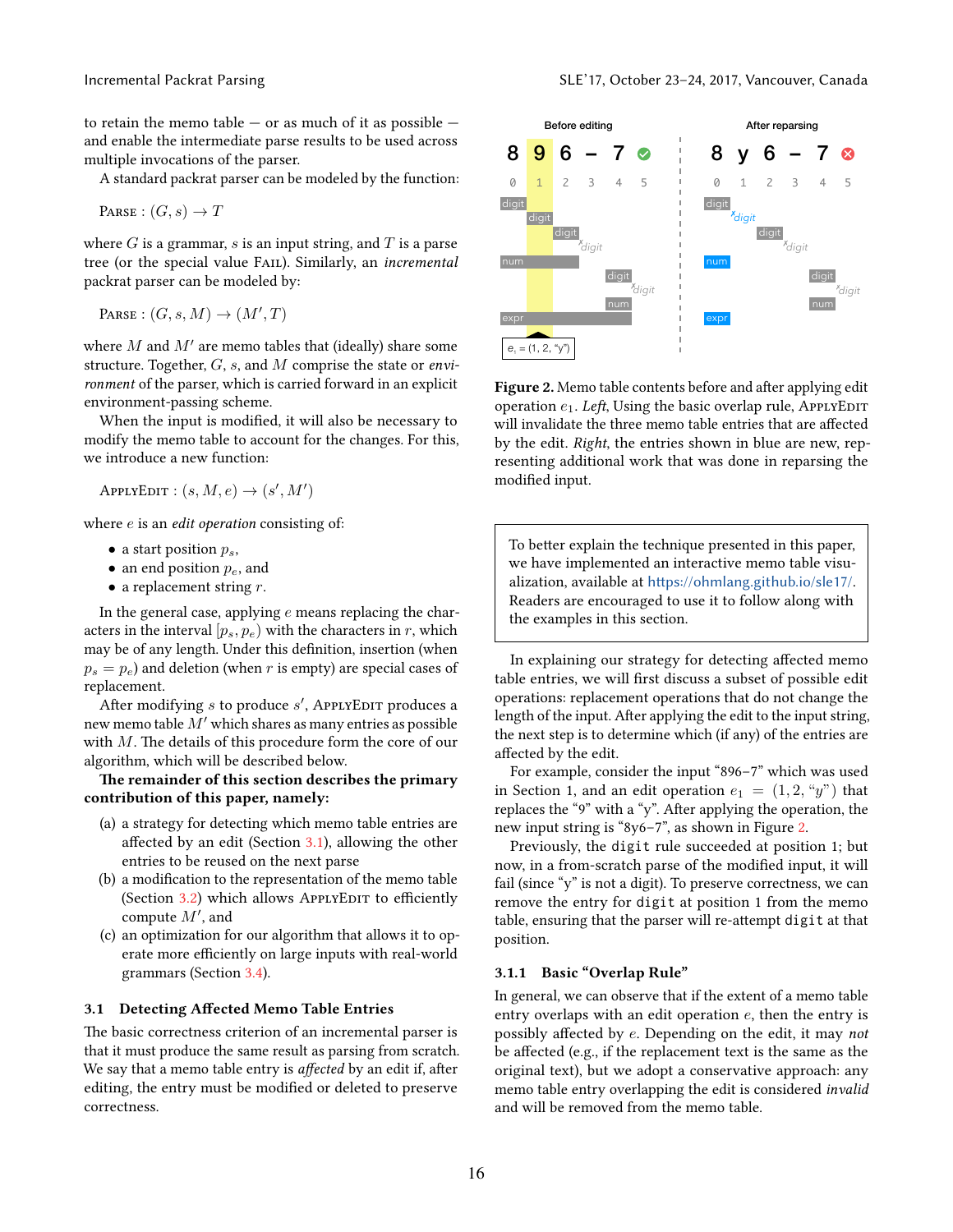<span id="page-3-1"></span>

Figure 3. Memo table contents before applying edit operation  $e_2$ . The simple "overlap rule" does not detect that 'num' at position 0 is affected by the change.

By applying this "overlap rule" to the entire memo table, we see that the entries for expr and num at position 0 must also be removed (Figure [2,](#page-2-1) left). After re-parsing (Figure [2,](#page-2-1) right), there are two new entries at position 0 (num and expr) and a new entry for digit at position 1. num still succeeds at position 0, but now only consumes a single character ("8"). expr also succeeds and consumes the "8", but the entire parse now fails because expr did not consume the entire input.

#### 3.1.2 Problem: Basic Overlap is not Enough

Now, consider a different edit operation  $e_2 = (3, 4, "5"),$ shown in Figure [3,](#page-3-1) which modifies the original input by replacing the "-" with "5". Using the same "overlap rule" as before, only two entries would be invalidated: digit at position 3 and expr at position 0. However, this is not sufficient: an application of num at position 0 should now consume the entire input, yet the memo table entry only consumes "896", which would lead to an incorrect incremental parse.

This example demonstrates that the basic "overlap rule" is not sufficient to detect all invalid memo table entries. Although the application of num at position 0 did not consume the character "6" at position 3, it does depend on it via the greedy repetition expression digit+, which is responsible for the application of digit at position 3. Via digit, the num rule must examine the next character, even if it doesn't end up consuming it  $-$  as is the case here.

Note that the unlimited lookahead capability of packrat parsing allows a rule to examine any number of characters, regardless of how many it consumes. For example:

allOrNothing = "abcdefg" — ""

When matched against "abcdef!", this rule will examine the entire input for its first alternative, then backtrack and succeed on the second alternative, consuming nothing.

<span id="page-3-2"></span>

Figure 4. Memo table contents after parsing "896-7". The entry for num at position 0 is invalidated by  $e_2$ , because its examined interval overlaps with the edit, though its consumed interval does not.

## 3.1.3 Solution: Maximum Examined Position

To address this, we introduce another field to memo table entries, called maximum examined position or maxExamined-Pos, which records the furthest position examined in the input stream over the entire course of parsing a rule. An input position is examined when either (a) the character at that position is consumed, or (b) the value of the character is used to make a parsing decision.

In practical terms, the examined interval (defined as the closed interval [p,  $maxExample20$ ]) of a rule application contains all of the characters that could have influenced the result of parsing that rule. By definition, the examined interval of an expression covers the examined intervals of all its subexpressions.

Figure [4](#page-3-2) shows a memo table whose entries record both the next position and the maximum examined position. Note that the examined interval for num at position 0 does in fact overlap with the edit operation  $e_2$ . Thus, we can preserve correctness by invalidating entries based on their examined interval rather than their consumed interval.

Intuitively, this should make sense: the examined interval of a rule application represents the entire portion of the input that could possibly have influenced its result. The memo table entry should be invalidated if and only if the edit operation affects that portion of the input.

#### <span id="page-3-0"></span>3.2 Relocating Memo Table Entries

As long as the length of the input does not change, the invalidation strategy described above is sufficient. After invalidating any overlapping entries, the remainder of the memo table can be reused to parse the new input. However, when the length of the input does change, such as when an insertion or deletion occurs, some of the memo table entries will require additional processing.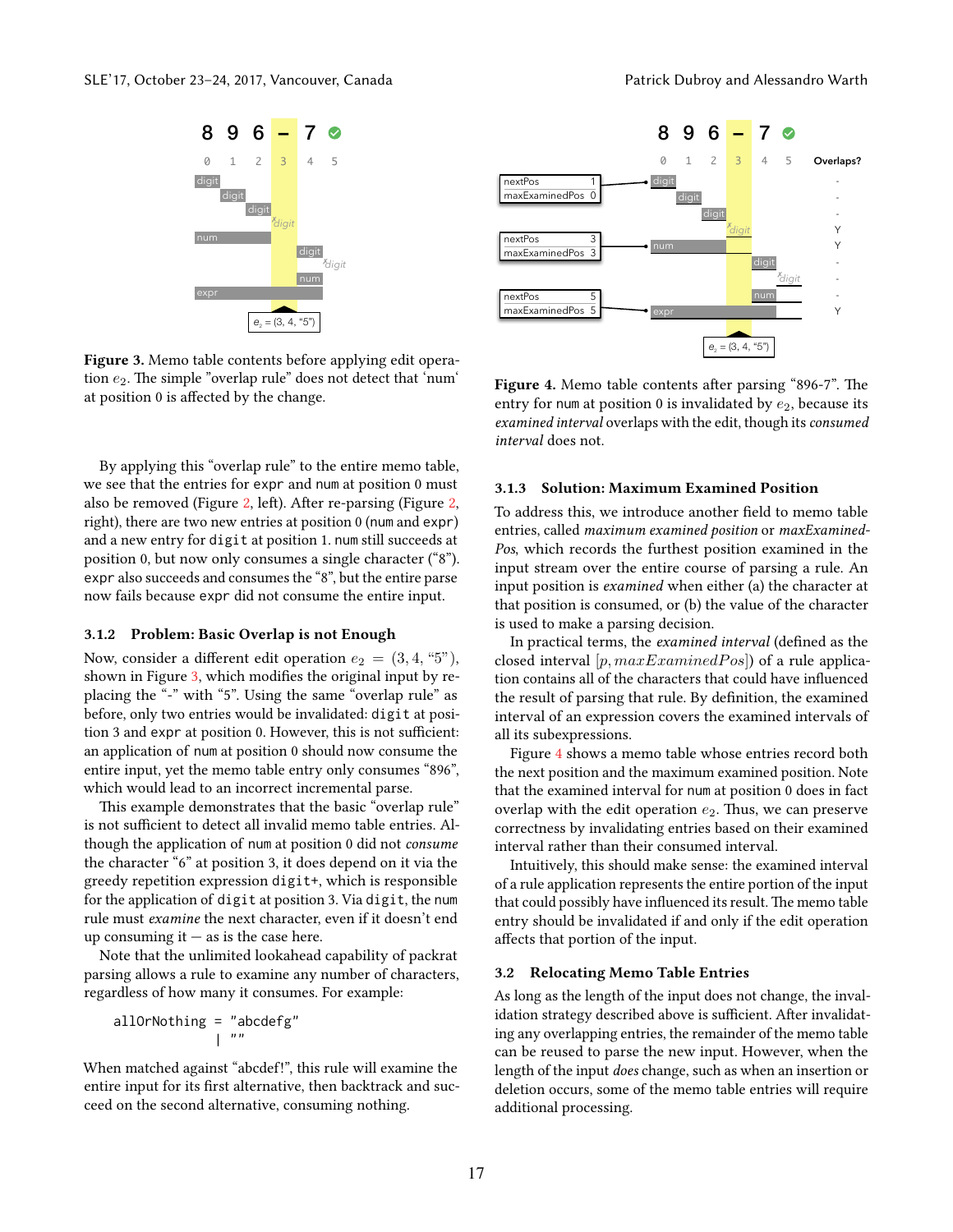<span id="page-4-1"></span>

Figure 5. Deleting the character at position 1 means deleting the corresponding column from the memo table. The entry for digit at position 3 is now at position 2, requiring nextPos and maxExaminedPos to be updated accordingly.

For example, consider an edit  $e_3 = (1, 2, \cdots)$  which deletes the "9" from the original input, resulting in "86–7". When the "9" is deleted, the characters past position  $1 ("6–7")$  are shifted left by one position. After modifying the input, we must change the memo table accordingly, which means deleting column 1 and shifting the other columns left by one position, as shown in Figure [5.](#page-4-1)

The entry for digit that was previously at position 2 is now at position 1. However, its nextPos value is 3, which would indicate that it consumes two characters (which isn't right). Since nextPos and maxExaminedPos are absolute positions, their values need to be updated each time a memo table entry is relocated.

In a real-world scenario, such as inserting characters at the beginning of a large file, the cost of such updates would eliminate most of the benefits of incremental parsing. Our solution to this problem is to make the individual memo table entries position-independent, so that they be relocated at no extra cost. To do this, we replace the nextPos property of memo table entries with a relative offset, which we call matchLength. Similarly, the examined interval of an entry is stored as examinedLength. This is a straightforward change in most packrat parsing implementations, and does not affect the asymptotic complexity of parsing.

#### 3.3 An Algorithm for APPLYEDIT

In Section [3.1,](#page-2-0) we described how we use the examined interval to detect memo table entries which are invalidated by an edit operation. In Section [3.2,](#page-3-0) we explained how we store memo table entries in a position-independent manner so that they can be relocated efficiently. Now we describe how these two techniques can be used together to implement the APPLYEDIT procedure.

Recall the definition of APPLYEDIT which we introduced at the beginning of this section:

APPLYEDIT :  $(s, M, e) \rightarrow (s', M')$ 

Given an input string  $s$ , a memo table  $M$ , and an edit operation  $e$ , APPLYEDIT produces the modified input string  $s'$ , and a new memo table  $\overline{M}'$  that can be used to incrementally parse s'. A basic implementation consists of the following steps:

**Step 1** Apply the edit operation to  $s$ , producing  $s'$ .

- Step 2 Adjust the memo table: remove all entries from the columns inside the edit interval, and, if necessary, add or delete columns and relocate any columns to the right of the interval.
- Step 3 Scan the memo table, removing any remaining entries whose examined interval overlaps the edit interval. Finally, return  $s'$  and  $M'$ .

Note that in Step 3, only the portion to the left of the edit interval needs to be scanned: invalid entries that begin inside the edit interval are removed in Step 2, and any entries to the right (the relocated entries) cannot be affected by the edit. However, it is possible that those entries are no longer used in the current parse  $-$  e.g., if the edit caused those characters to become part of a comment.

Together, these three steps make up a complete implementation of APPLYEDIT and the core of our technique for incremental packrat parsing. In the next section, we will discuss one way that it can be optimized.

## <span id="page-4-0"></span>3.4 Analysis and Optimization

The implementation of APPLYEDIT presented above has a complexity of  $O(m \times n)$ , where *n* is the size of the input and  $m$  is the number of rules in the grammar. Assuming that string concatenation (step 1) and array concatenation (step 2) are both  $O(n)$ , the running time is dominated by the memo table invalidation in step 3. In the worst case, invalidation requires visiting  $O(n)$  columns in the memo table, and at each column, scanning  $O(m)$  memo table entries to check if they overlap the edit interval. While this does not affect the asymptotic complexity of packrat parsing (which is already  $O(m \times n)$ , it can result in poor performance in real-world use.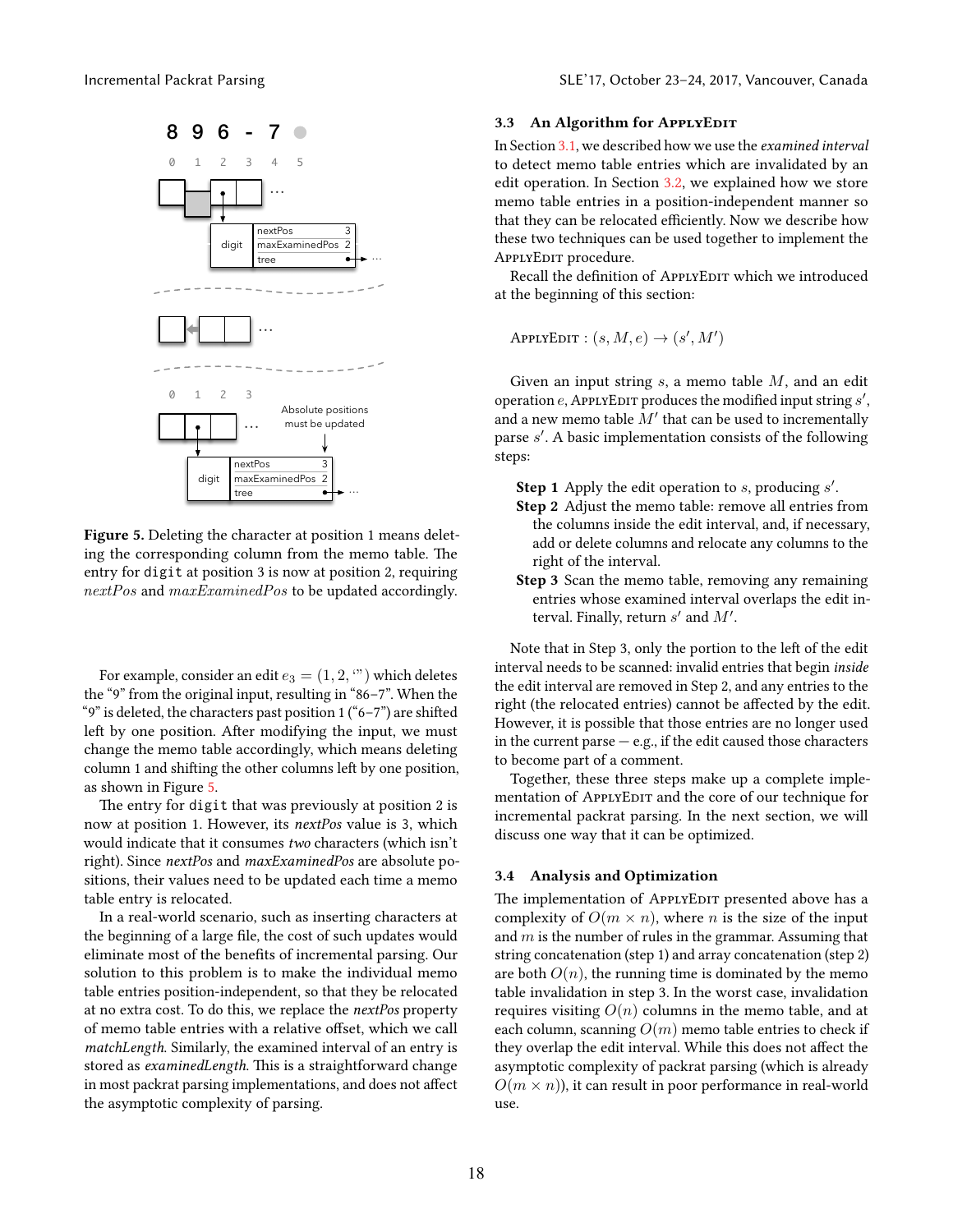#### <span id="page-5-2"></span>3.4.1 Maximum Examined Length

To improve the performance of our invalidation algorithm, we modify the memo table layout so that each column can keep track of the largest examined interval of all its entries. We store this value in a per-column property called *maxEx*aminedLength. This way, when we are scanning the columns in step 3 of APPLYEDIT, we can avoid scanning all the entries in a column if maxExaminedLength shows that none of its entries overlap with the edit.

During parsing, a column's maxExaminedLength can only grow, because memo table entries are never deleted during parsing. This means that maxExaminedLength can be updated in constant time whenever a new memo table entry is added to the column.

Individual memo table entries can only deleted when ApplyEDIT is already scanning all of the entries in a given column. Thus, the new value of maxExaminedLength (in case it is smaller) can also be calculated with a constant amount of extra work. Therefore, maintaining the maximum examined length on a per-column basis does not affect the asymptotic complexity of either our invalidation algorithm, or packrat parsing in general.

#### 3.5 Putting It All Together

Figure [6](#page-5-1) shows the final version of our APPLYEDIT algorithm, including the maximum examined length optimization. Given the input string  $s$ , the memo table  $M$ , and an edit operation  $e$ , APPLYEDIT produces the modified input  $s'$  and a new memo table  $M'$  which shares with  $M$  any entries not affected by the edit.

To perform an incremental parse, the results of APPLYEDIT are passed to Parse, which makes use of the pre-filled memo table entries, and returns a new memo table with potentially more entries. In a code editor or IDE, a typical use would be to reparse the input after applying every edit:

 $M = a$  new memo table  $s =$  an empty string for each edit operation  $e$  $s, M =$  ApplyEDIT $(s, M, e)$  $M = \text{Parse}(G, s, M)$ 

Alternatively, edits can be batched together by calling ApplyEdit multiple times before passing the results to Parse.

The implementation of Parse is largely the same as in a standard packrat parser, with the following exceptions:

- 1. It maintains the examinedLength property of memo table entries and the maxExaminedPos property of memo table columns.
- 2. It returns its memo table at the end of the parse.

We do not present an algorithm for (1) here, as the details are implementation-dependent (though straightforward). For an example, see the match methods ofIncrementalMatcher and IncRuleApplication in the appendix of this paper.

<span id="page-5-1"></span>APPLYEDIT $(s, M, e)$ 

 $\triangleright$  Step 1: Apply the edit to  $s$ 

1 
$$
s' = \text{CONCAT}(s[0..e. pos_s], e.r, s[e. pos_e..])
$$

▷ Step 2: Adjust the memo table 2  $M' = \text{ConvAT}(M[0..e.pos_s]),$ a list of *e. r. length* new columns,  $M[e, pos_e$ ..]

▷ Step 3: Invalidate overlapping entries

| for $i = 0$ to e. $pos_s$                                           |
|---------------------------------------------------------------------|
| $col = M'[i]$                                                       |
| $\mathcal N$ Does any entry in this column overlap e?               |
| <b>if</b> $i + col$ . maxExaminedLength $\leq e$ . pos <sub>s</sub> |
| continue to next column                                             |
| $newMax = 0$                                                        |
| for each entry in col                                               |
| <b>if</b> $i + entry. examinedLength > e. pos_s$                    |
| Delete <i>entry</i> from $M'$                                       |
| <b>elseif</b> entry. examined Length $>$ new Max                    |
| $newMax = entry. examinedLength$                                    |
| $col.maxExaminedLength = newMax$                                    |
| return $s', M'$                                                     |
|                                                                     |

Figure 6. Pseudocode for APPLYEDIT, the core of incremental packrat parsing. Lines 5-7, 8, and 12-14 implement the maximum examined length optimization (see Section [3.4.1\)](#page-5-2).

#### <span id="page-5-0"></span>4 Evaluation

To evaluate the performance of our algorithm in real-world use, we implemented two different packrat parsers for the ECMAScript 5.1 language (ES5), a widely-supported version of JavaScript (the parsers themselves are also written in JavaScript).

Our incremental packrat parsing algorithm was originally developed for Ohm [\[20,](#page-11-11) [21\]](#page-11-12), our open-source packrat parsing framework. In order to better evaluate the techniques presented in this paper, we built a minimal packrat parsing library in JavaScript (presented in the appendix), which is the basis for the ES5 parsers described in this section. The full source code for the library and the ES5 grammar can be found at <https://ohmlang.github.io/sle17/>.

The first parser is a standard (non-incremental) packrat parser, implemented using an object-oriented version of parser combinators. We refer to this as "Es5-STANDARD". The second parser ("Es5-Incremental") is an incremental parser using the techniques described in this paper. Finally,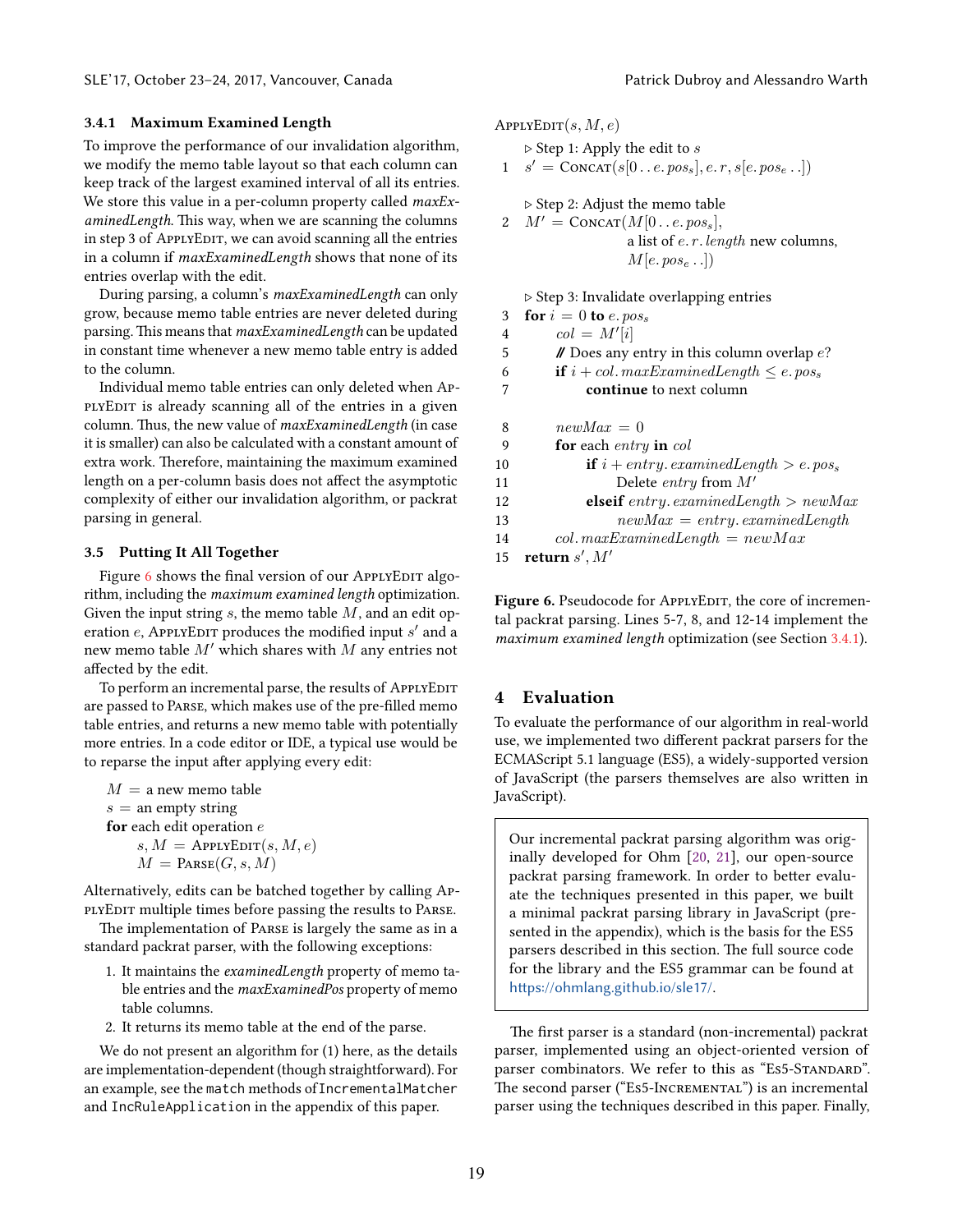<span id="page-6-2"></span><span id="page-6-1"></span>

Figure 7. Response times in milliseconds (log scale) for a series of 891 simulated edits to a 279 KB JavaScript source file. Each measurement includes the time to apply the edit to the input string as well as the time to parse the modified input.

we also compare both our parsers against Acorn, a popular, high-performant, hand-optimized JavaScript parser.

All benchmarks were run on an Apple MacBook Pro (Retina, 13-inch, Early 2015) with a 2.9 GHz Intel Core i5 processor and 16 GB RAM, running OSX version 10.11.6 "El Capitan" and Node.js version 6.1.0. For Acorn, we used version 5.1.2 with the default options, except that ecmaVersion option was set to 5 (which selects the latest version of ES5, i.e., ECMAScript 5.1).

#### 4.1 Parsing Performance

To evaluate the performance of the parsers in a representative setting, we created a benchmark that simulates a typical source code editing session. To do so, we recorded every keystroke (typos and all) as one of the authors manually retyped the contents of a recent commit to a single, large (279 KB, 4761 SLOC) file in Ohm [\[20,](#page-11-11) [21\]](#page-11-12), our open-source parser generator.<sup>[3](#page-6-0)</sup> The reified edit log consisted of 891 edit operations roughly clustered around the middle of the file.

Figure [7](#page-6-1) graphs the response times for each parser over the course of the editing session. This measurement includes the time to apply the edit to the input string as well as the time to reparse the new string.

On the initial parse, Es5-STANDARD (Fig. [7a\)](#page-6-2) and Es5-INCREMENTAL (Fig. [7a\)](#page-6-2) are significantly slower than Acorn (Fig. [7c\)](#page-6-3), requiring 1562ms and 1483ms respectively. Acorn is more than an order of magnitude faster, taking only 118ms.

On subsequent parses, the incremental parser is consistently faster than the non-incremental one — reparsing the modified source roughly two orders of magnitude faster (mean 6.2ms, median 4.7ms). On average, it also outperforms Acorn (mean 23.7ms, median 23.6ms) by a significant margin.

The reason for the differences should be clear: each time an edit happens, Es5-Standard and Acorn must parse the entire source code from scratch, while subsequent parses <span id="page-6-4"></span><span id="page-6-3"></span>by Es5-Incremental require only a small amount of extra work, which is why the parse times are only around 5–6ms.

The bimodal performance of Es5-STANDARD (Fig.  $7a$ ) – which can also be seen in Acorn's results — is due to the fact that some edits leave the source code in a syntacticallyinvalid state, which results in a faster parse. The spikes in Figure [7b](#page-6-4) are related to garbage collection: they correspond to times where incremental marking is active, resulting in periods of reduced JavaScript performance.

## 4.1.1 Improving Initial Parse Time

The pure throughput of our naively-written packrat parsers is not at all competitive with a hand-optimized parser, as the initial parse times in Figure [7](#page-6-1) clearly show. Fortunately, the literature on packrat parsing provides a number of optimizations that could be used to improve the throughput [\[8,](#page-11-4) [11,](#page-11-5) [16\]](#page-11-6), which we discuss in Section [5.](#page-7-0)

Additionally, our incremental parser can be modified to support a soft cap on response times by returning from Parse before the parse is complete. This allows the UI to remain responsive while the initial parse makes progress in small increments. In some use cases (e.g. syntax highlighting), the partial results of the parse may even be immediately useful.

#### 4.2 Space Efficiency

The major downside of packrat parsing is that its use of memoization results in high memory usage in typical workloads. The technique described in this paper does not directly address this issue; in fact, it slightly increases the memory requirements of packrat parsing, as we discuss below. However, we argue that incremental parsing is a way to get more value in the space-time tradeoff, as it greatly increases the amount of time saved per byte of storage.

In Section [3,](#page-1-1) we described the memo table layout required by our technique. The main difference from a standard packrat parser is the examinedLength property that is added to every memo table entry. Though it means storing at least

<span id="page-6-0"></span> $3B$ ased on a recent empirical study of source code file sizes [\[10\]](#page-11-13), this is in the 99th percentile.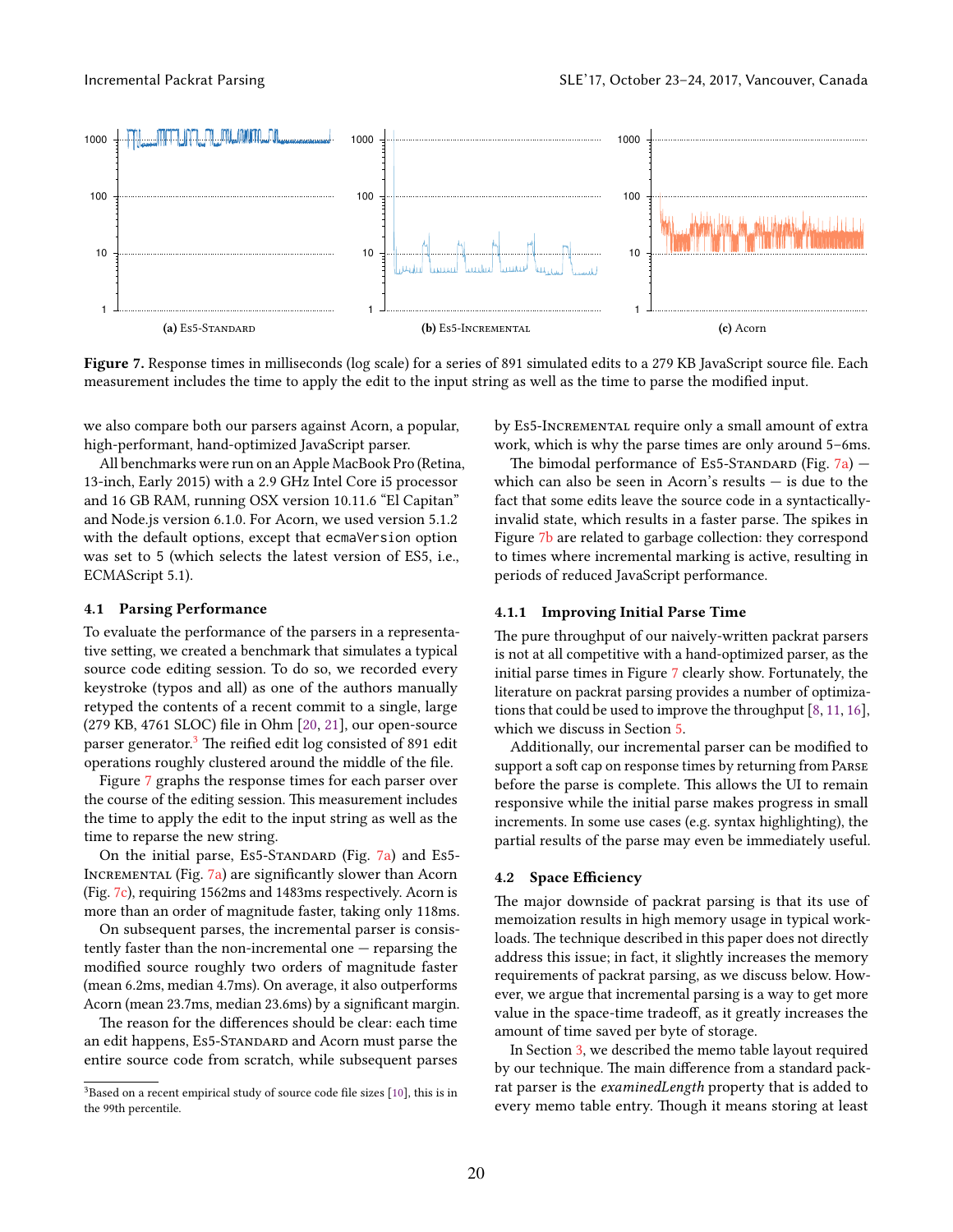<span id="page-7-1"></span>

Figure 8. Memory usage for the memo table in Es5- STANDARD (dark blue) and Es5-INCREMENTAL (light blue) after parsing several popular JavaScript libraries.

three pieces of information per entry instead of just two, the actual amount of extra memory this requires is highly implementation dependent. Figure [8](#page-7-1) shows the experimental results of the memory usage required by our standard and incremental ES5 parsers to parse five different JavaScript libraries of varying size.

The mean additional memory usage for the memo table is 11.5%. The majority of this is due to the extra field (examinedLength) stored in each memo table entry, and the remainder can be attributed to per-column maxExaminedLength property required by our technique. The small variation in the additional memory usage (11.3–11.7%) is likely due to the fact that different inputs will have a varying number of memo table entries per column.

#### 4.3 Discussion

For user interface responsiveness, 100ms is recognized in the human-computer interaction literature as the upper limit at which a system is perceived to be reacting "instantaneously" [\[15\]](#page-11-14)[\[2\]](#page-11-15). However, a naively-implemented packrat parser can take much longer than this to parse even moderately-sized inputs.

A common solution is to perform parsing on a background thread. However, this adds significant implementation complexity — especially in JavaScript, which does not (yet) support threads with shared memory. And if the editor is relying on the parser to produce layout and styling information, then long response times will still result in a degraded user experience.

As we have demonstrated in this section, our incremental packrat parsing technique offers extremely low parse times in interactive use, at the cost of some extra memory usage for the memo table. We believe this to be a worthwhile tradeoff for in cases where the inputs may be large (as in our

experimental evaluation) and where instantaneous feedback is desired.

# <span id="page-7-0"></span>5 Related Work

## 5.1 Incremental Parsing

The idea of incremental parsing was first introduced by Ghezzi and Mandrioli [\[6,](#page-11-7) [7\]](#page-11-8) as an extension of LR parsing. Much of the research that followed [\[14,](#page-11-16) [19\]](#page-11-17) focused on improving the performance of incremental shift-reduce parsers, and on attaining optimal node reuse [\[19\]](#page-11-17). In contrast, our technique is based on packrat parsing, which differs from  $LR(k)$  in that is top-down and supports unlimited lookahead.

Techniques for incremental top-down parsing [\[17,](#page-11-18) [18\]](#page-11-19) have mostly focused on LL(1) grammars, which is more restrictive than the class of languages support by packrat parsing. These solutions have mostly focused on single-site editing that is tightly integrated with an editor. Our algorithm supports any number of edit sites (via repeated calls to APPLYEDIT between calls to PARSE) and requires no special editor integration, except the ability to detect and react to the user's edit operations.

Papa Carlo [\[13\]](#page-11-20) is a parsing library for Scala that can be used to build incremental parsers. While it is based on Parsing Expression Grammars (PEGs) [\[5\]](#page-11-10), it is not a true packrat parser, as it only employs memoization in a limited way, and therefore does not guarantee linear parse times.

Support for incremental parsing in Papa Carlo is based on a notion of source code fragments, which are (possibly nested) substrings of the input for which parsing results are cached. The author of a grammar must manually define the syntax of its code fragments  $-$  e.g., for  $C/C++$  one type of code fragment would be anything between " $\{$ " and " $\}$ " tokens – and ensure that "their syntactical meaning [is] invariant to [their] internal content" [\[13\]](#page-11-20), i.e., the code inside a fragment must always be parsed by the same rule in the grammar [\[12\]](#page-11-21).

In contrast, by leveraging the packrat parser's memoization mechanism, our approach does not introduce any new concepts that must be understood by grammar authors, or require them to do any additional work in order to enjoy the benefits of incremental parsing. Additionally, our technique makes all partial parsing results available for reuse, not just the results of selected rules.

#### 5.2 Optimization of Packrat Parsers

As discussed in Section 4, several researchers have introduced techniques for reducing the size of a packrat parser's memo table, with the aim of both reducing memory usage and improving throughput. For example, some packrat parser implementations allow the grammar author to restrict the use of memoization to a subset of the rules in the grammar [\[1,](#page-11-3) [8\]](#page-11-4). Others have proposed similar, automated approaches based on static [\[8,](#page-11-4) [16\]](#page-11-6) or dynamic [\[11\]](#page-11-5) analysis of the grammars.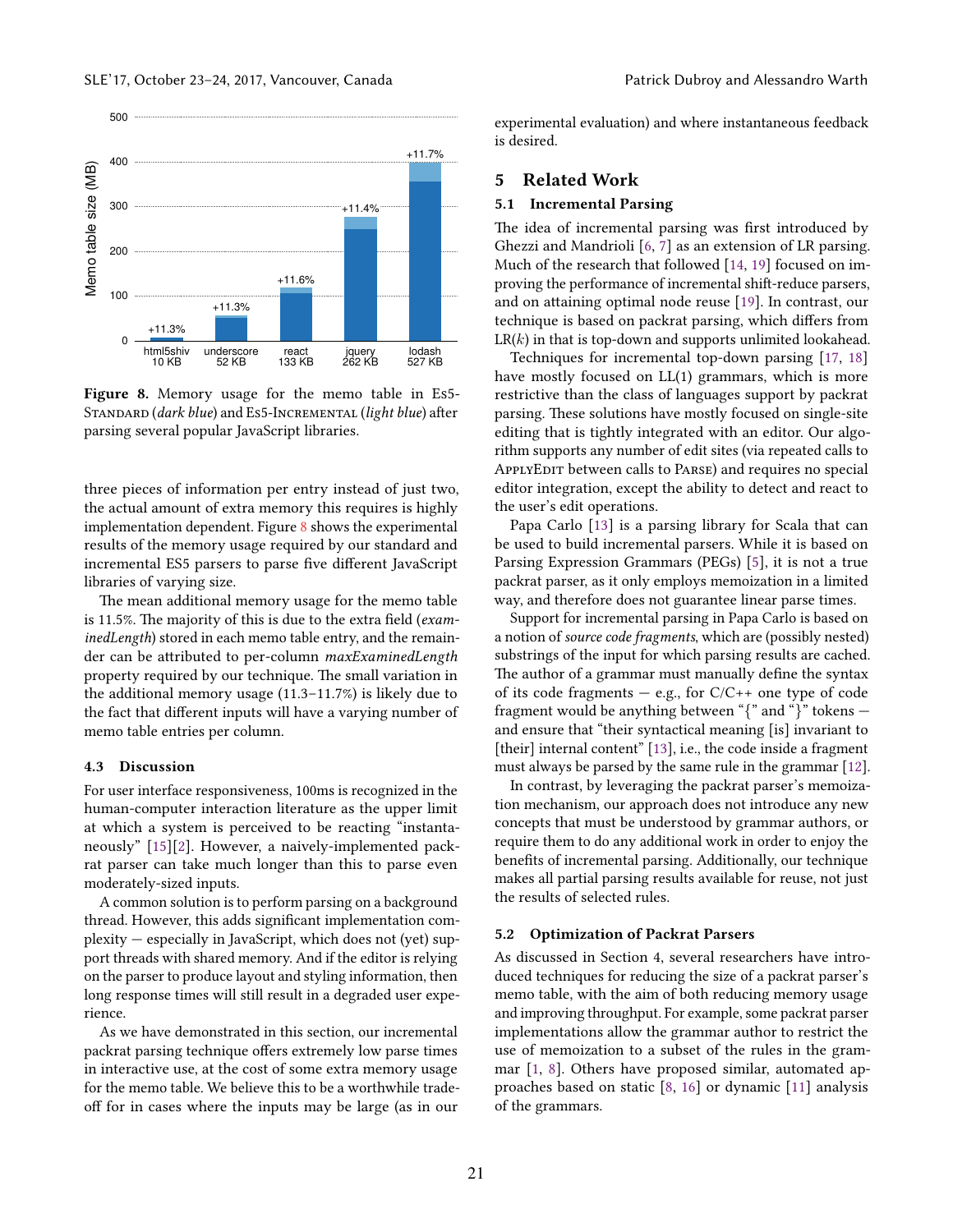Most of these techniques are also applicable to incremental packrat parsers, though special care should be taken in order to maintain the parser's linear time guarantee (as is true for standard, non-incremental packrat parsers). Also, many of these optimizations improve batch performance, but their reduced use of memoization can negatively impact incremental response time. In incremental packrat parsing,  $any$  memoized result could prove useful in the future, and one must be careful to avoid requiring "too much" work to be done in response to each edit operation.

## <span id="page-8-0"></span>6 Conclusions and Future Work

In this paper, we presented an algorithm for incremental packrat parsing — to our knowledge, the first such algorithm. Our technique is based on a slight modification to the standard packrat memoization strategy, and it requires no grammar modification to achieve incrementality. Its simplicity is demonstrated by our inclusion, in the appendix of this paper, of the full JavaScript source code for both a standard packrat parser and an incremental variant.

We described two key optimizations — relocatable memo table entries and the per-column maximum examined length property — which ensure that our algorithm is efficient on large inputs with real-world grammars.

In an experimental evaluation, we compared an incremental parser based on our algorithm to a standard packrat parser. Our experiments show that our algorithm delivers large performance gains (two orders of magnitude) at the cost of approximately 12% more memory usage and only slightly worse batch parsing performance.

We also showed that with a large input in interactive use, a naively-implemented packrat parser that uses our algorithm can outperform a hand-optimized, non-incremental JavaScript parser.

In the future, we plan to investigate how the packrat parsing optimizations described in Section [5](#page-7-0) can be combined with our algorithm, in order to balance memory usage and batch parsing performance with low incremental response times.

Also, we would like to explore how the algorithm presented in this paper can be combined with incremental semantic analysis. This could be used to support such features as incremental type checking and type-directed autocompletion.

We have already successfully implemented our technique in Ohm, a popular PEG-based parsing toolkit [\[20,](#page-11-11) [21\]](#page-11-12) for JavaScript. As the Ohm community experiments with our implementation, we hope to learn more about its performance in a wider set of use cases.

## Appendix: Source Code

This section presents the JavaScript (ES6) source code of a set of classes for building incremental and non-incremental packrat parsers. The incremental functionality is contained in the IncrementalMatcher and IncRuleApplication classes.

```
class Matcher {
  constructor(rules) –
    this.rules = rules;
  ˝
  match(input) {
    this.input = input;this.pos = 0;
    this.memoTable = [];
    var cst = new RuleApplication('start').eval(this);
    if (this.pos === this.input.length) {
      return cst;
    ˝
   return null;
  ˝
  hasMemoizedResult(ruleName) –
    var col = this.memoTable[this.pos];
    return col && col.has(ruleName);
  ˝
  memoizeResult(pos, ruleName, cst) {
    var col = this.memoTable[pos];
    if (!col) {
      col = this.memoTable[pos] = new Map();
    ˝
    if (cst != null) {
      col.set(ruleName,
              {cst: cst, nextPos: this.pos});
    \} else {
      col.set(ruleName, {cst: null});
    ˝
  ˝
  useMemoizedResult(ruleName) –
    var col = this.memoTable[this.pos];
    var result = col.get(ruleName);
    if (result.cst != null) {
      this.pos = result.nextPos;
      return result.cst;
    ˝
    return null;
  ˝
  consume(c) {
    if (this.input[this.pos] === c) {
      this.pos++;
      return true;
```
˝

˝ ˝

return false;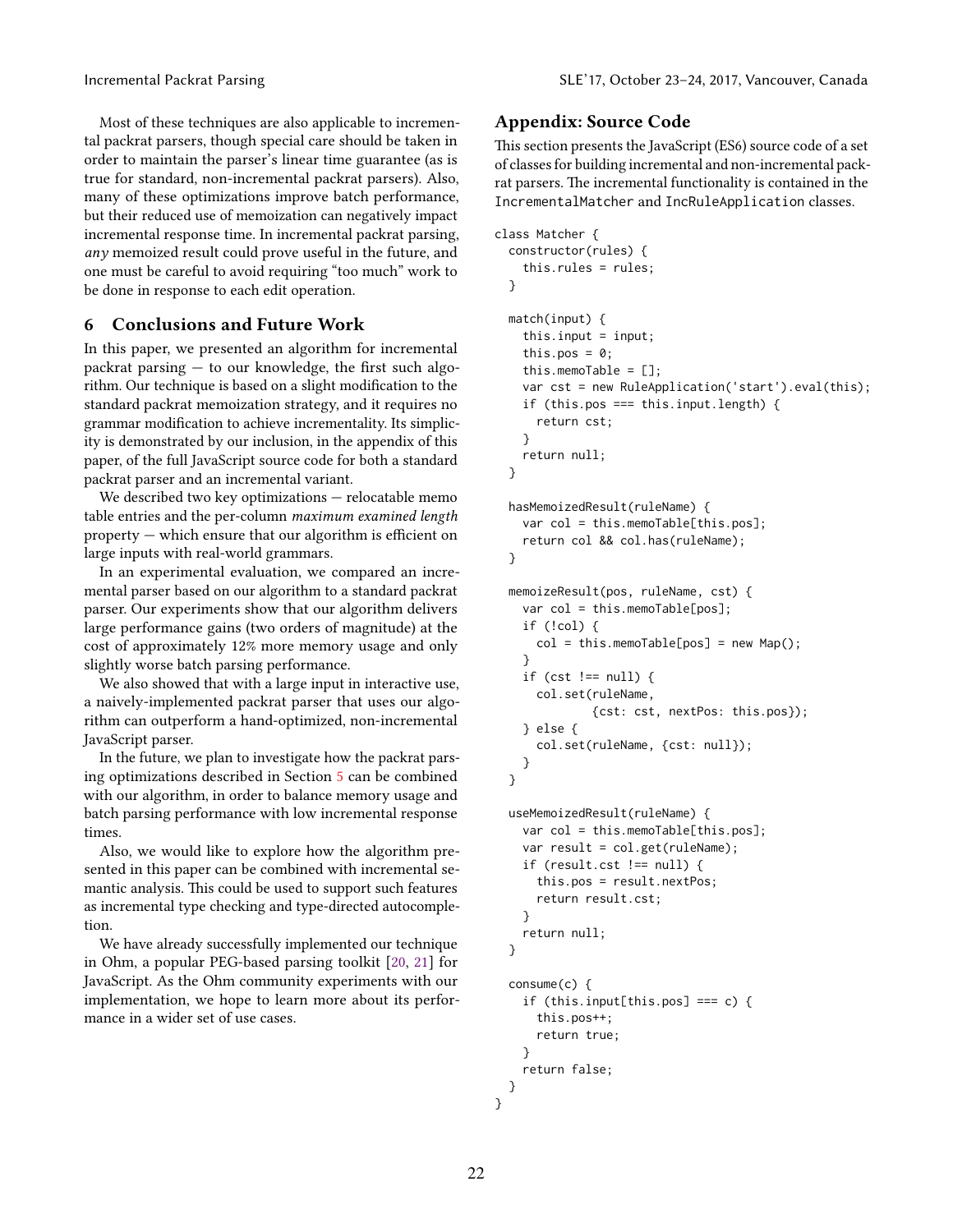```
class IncrementalMatcher {
  constructor(rules) –
   this.rules = rules;
   this.memoTable = [];
   this.input = ';
  ˝
 match() fthis.pos = 0;
    this.maxExaminedPos = -1;
    var cst =
        new IncRuleApplication('start').eval(this);
    if (this.pos === this.input.length) {
     return cst;
   } else {
     return null;
   ˝
 ˝
 hasMemoizedResult(ruleName) –
   var col = this.memoTable[this.pos];
   return col && col.memo.has(ruleName);
  \mathbf{a}memoizeResult(pos, ruleName, cst) {
    var col = this.memoTable[pos];
   if (!col) {
      col = this.memoTable[pos] = {
       memo: new Map(),
       maxExaminedLength: -1
     ˝;
    ˝
    var examinedLength =
       this.maxExaminedPos - pos + 1;
   if (cst != null) {
     col.memo.set(ruleName, {
        cst: cst,
        matchLength: this.pos - pos,
        examinedLength: examinedLength
      );
    } else {
     col.memo.set(ruleName, {
        cst: null,
        examinedLength: examinedLength
      ˝);
    ˝
    col.maxExaminedLength = Math.max(
        col.maxExaminedLength,
        examinedLength);
  ˝
  useMemoizedResult(ruleName) –
    var col = this.memoTable[this.pos];
```

```
var result = col.memo.get(ruleName);
this.maxExaminedPos = Math.max(
    this.maxExaminedPos,
    this.pos + result.examinedLength - 1);
```

```
if (result.cst != null) {
    this.pos += result.matchLength;
    return result.cst;
  ˝
  return null;
˝
consume(c) {
  this.maxExaminedPos =
      Math.max(this.maxExaminedPos, this.pos);
  if (this.input[this.pos] === c) {
    this.pos++;
    return true;
  ˝
  return false;
˝
applyEdit(startPos, endPos, r) –
  var s = this.input;var m = this.memoTable;
 // Step 1: Apply edit to the input
  this.input =s.slice(0, startPos) + r + s.slice(endPos);
  // Step 2: Adjust memo table
  this.memoTable = m.slice(0, startPos).concat(
      new Array(r.length).fill(null),
      m.slice(endPos));
  // Step 3: Invalidate overlapping entries
  for (var pos = 0; pos < startPos; pos++) {
    var col = m[pos];if (col != null &&
        pos + col.maxExaminedLength > startPos) {
      var newMax = 0;
      for (var [ruleName, entry] of col.memo) {
        var examinedLen = entry.examinedLength;
        if (pos + examinedLen > startPos) {
          col.memo.delete(ruleName);
        \} else if (examinedLen > newMax) {
          newMax = examinedLen;
        ˝
      ˝
      col.maxExaminedLength = newMax;
    ˝
  \lambda˝
```
˝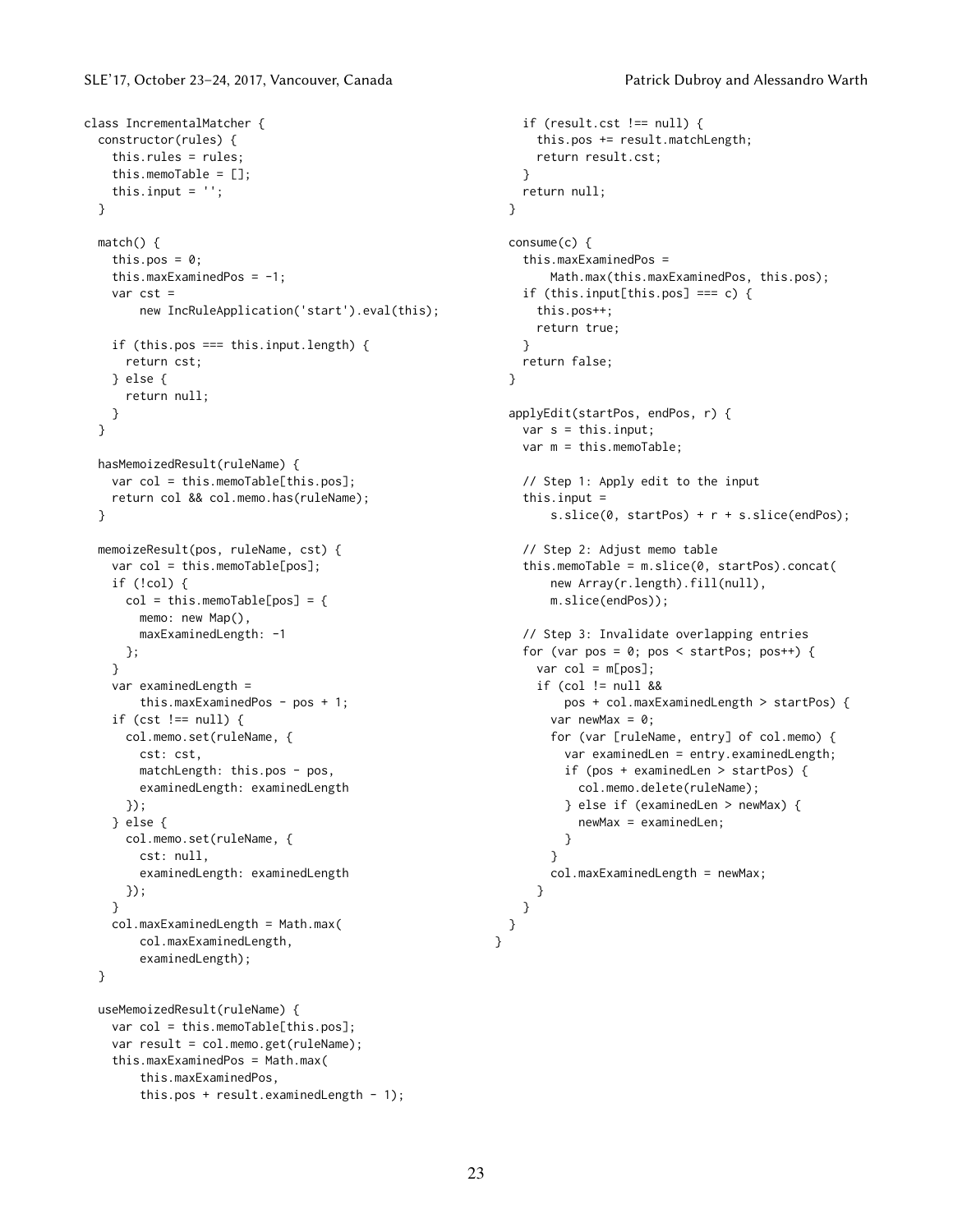```
class RuleApplication –
  constructor(ruleName) –
    this.ruleName = ruleName;
  ˝
 eval(matcher) {
   var name = this.ruleName;
   if (matcher.hasMemoizedResult(name)) {
     return matcher.useMemoizedResult(name);
   \} else \{var origPos = matcher.pos;
     var cst = matcher.rules[name].eval(matcher);
     matcher.memoizeResult(origPos, name, cst);
     return cst;
   ˝
 ˝
˝
class IncRuleApplication {
 constructor(ruleName) –
   this.ruleName = ruleName;
 ˝
  eval(matcher) {
   var name = this.ruleName;
    if (matcher.hasMemoizedResult(name)) {
     return matcher.useMemoizedResult(name);
   } else {
     var origPos = matcher.pos;
     var origMax = matcher.maxExaminedPos;
     matcher.maxExaminedPos = -1;
     var cst = matcher.rules[name].eval(matcher);
     matcher.memoizeResult(origPos, name, cst);
     matcher.maxExaminedPos = Math.max(
          matcher.maxExaminedPos,
          origMax);
     return cst;
   ˝
 ˝
˝
class Terminal {
 constructor(str) {
   this.str = str;
 ˝
  eval(matcher) {
   for (var i = 0; i < this.str.length; i++) {
     if (!matcher.consume(this.str[i])) {
        return null;
     ˝
   \lambdareturn this.str;
 ˝
˝
class Choice {
 constructor(exps) –
```

```
this.exps = exps;
  ˝
  eval(matcher) {
   var origPos = matcher.pos;
    for (var i = 0; i < this.exps.length; i++) {
      matcher.pos = origPos;
      var cst = this.exps[i].eval(matcher);
      if (cst != null) {
        return cst;
      ˝
    ˝
    return null;
  ˝
˝
class Sequence {
  constructor(exps) –
    this.exps = exps;
  ˝
  eval(matcher) {
    var ans = [];
   for (var i = 0; i < this.exps.length; i++) {
     var exp = this.exps[i];var cst = exp.eval(matcher);
     if (cst === null) {
        return null;
      ˝
     if (!(exp instanceof Not)) {
        ans.push(cst);
      ˝
   ˝
   return ans;
  ˝
˝
class Not {
  constructor(exp) –
    this.exp = exp;
  ˝
  eval(matcher) {
    var origPos = matcher.pos;
    if (this.exp.eval(matcher) === null) {
      matcher.pos = origPos;
      return true;
   \lambdareturn null;
  \lambda˝
```